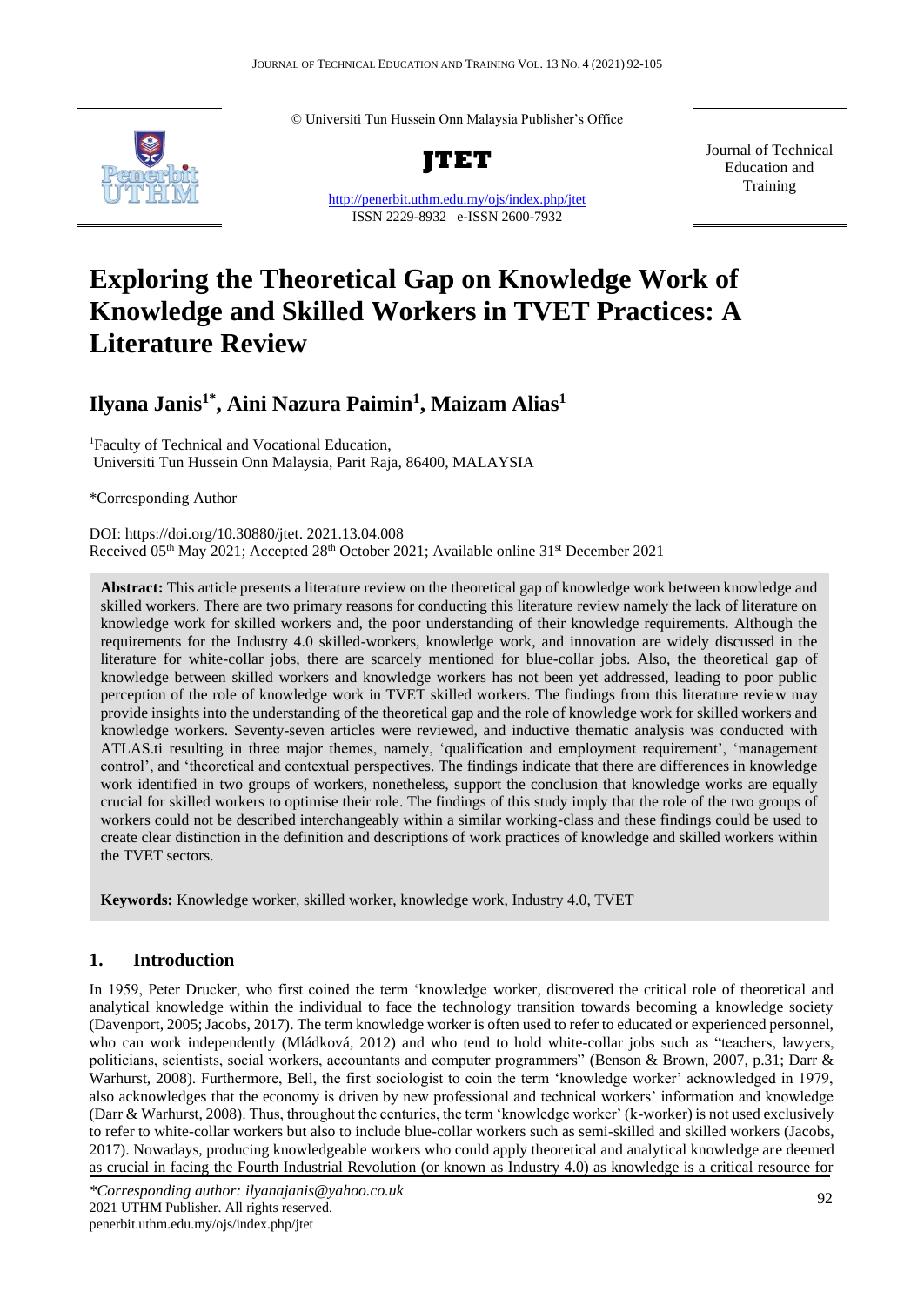productivity and innovations(Teo-Dixon & Monin, 2007). Therefore, competent workers who are capable of applying knowledge work (employing the individual's thinking process that is influenced by the nature of work behaviour that is necessary either for routine or non-routine manual and cognitive tasks required in the workplace) are highly demanded and often constitute the criteria for hiring (Holford, 2019). Despite the generally accepted importance of knowledge work and knowledge workers in industrial practices, there are limited literature and empirical evidence of the specific knowledge work that a 'knowledge worker' in TVET practices would need, as illustrated by existing literature. In Malaysia context, for instances, Ismail and Hassan (2013) summarised twelve key challenges in Malaysia TVET for knowledge worker-driven. These twelve key challenges in Malaysia TVET are: i) curriculum structure and multiple provision; ii) certification and standard; iii) TVET poor perception and recognition among the public; iv) the shortage of technical instructor; v) flexibility requirement in TVET lecturers' scheme of service, vi) high cost of technical education; vii) feedbacks on graduates employability; viii) self-initiative to gain flexible access to TVET; ix) continuous TVET opportunities for lifelong learning, weak monitoring and evaluation; x) mismatch supply and demand, lack of efficiency and quality; xi) low participation from other race and ethnic groups as Malays mostly dominate TVET, and xii) the issues related to attrition and completion rate. To date, the key issues continue, as described by Yusoff et al. (2020) in their research on capabilities and challenges as feasible pathways and educational achievement in Malaysian TVET. Meanwhile, in a broad context, in the past centuries, the reluctance to use the term skill to conceptualise the role of knowledge in the workplace (Hislop, 2008); and the lack of knowledge work for integrating theoretical knowledge and skills to support the conceptualisation of work identified (Warhurst & Thompson, 2006; Cully, 2003). Present, Surawski's (2019) research also highlighted similar concerns, highlighting the fact that the phrase remains imprecise, widely construed, and used with hazy or no meaning albeit being well-known in management terminology. Much research has been conducted on knowledge work for knowledge workers but not for skilled workers as Surawski's (2019) emphasised that only a few attempts have been made in the literature to thoroughly define working groups, making it easier to identify and analyse knowledge workers on a large scale, at the national level, and within individual organisations. Therefore, this systematic literature review was conducted to fill the theoretical gap of knowledge work between skilled workers and knowledge workers in TVET practices. The findings would contribute to a better understanding of the theoretical gap of knowledge work between knowledge workers and skilled workers. Specifically, the insights gained can better promote the need and role of knowledge for skilled workers, which are just as crucial as for knowledge workers, and increase the positive view of public perception on TVET skilled workers. There are sixth sections in this article - the first section discusses the concepts of knowledge work, knowledge worker and skilled worker as found in the literature, to be followed by an elaboration on Drucker's Theoretical Framework. The second section explains the strengths and weaknesses of Drucker's theory. The third section explains the methodology, including sampling procedure for literature review and inductive thematic analysis using ATLAS.ti. Then, the fourth section presents data analysis and results, followed by the extended discussion of results in the fifth section. The sixth section concludes the overall literature review and highlights the literature review's limitations and recommendations for future work.

### **1.1 What is Knowledge Work?**

Several scholars define knowledge work as the knowledge used to achieve a high level of rational thinking from routine operational tasks to a more complex scenario (Alvesson, 2004; Benson & Brown, 2007). Knowledge work is conceptualised for white-collar jobs (or also known as professional jobs) (Duffy, 1995; Hislop, 2008); who can apply theoretical and analytical knowledge as well as intelligence, rationality, wisdom and understanding (Teo-Dixon & Monin, 2007). Knowledge work is often used in uncertain work situations (Jacobs, 2017); characterised by ambiguity, complexity and a long feedback cycle which demanding the knowledge worker's ability to think and require a high degree of autonomy(Whicker, 2004). Knowledge work is commonly associated with white-collar jobs (or also known as professional) while less so with blue-collar jobs (Hislop, 2008). Some scholars, however, acknowledge that knowledge work may also be required for routine tasks, and not all white-collar workers are using knowledge work for their tasks (Benson & Brown, 2007). Also, the term knowledge workers have evolved and expanded to include white-collar jobs and some blue-collar jobs (Jacobs, 2017). Following this, the importance of knowledge work is required to be emphasised and therefore, the clear differences of knowledge work in knowledge worker and skilled worker can be achieved.

### **1.2 Who is a 'Knowledge Worker' and 'Skilled Worker'?**

A knowledge worker refers to a worker who is highly educated and qualified to work on the intellectual tasks (Michel, 2011) that deal with high-tech equipment (Gordon, 1997), demonstrates a high level of creativity in work, possesses intellectual skills and ability to apply theoretical instead of contextual knowledge (Hislop, 2008). Meanwhile, Benson and Brown (2007)described knowledge workers as those who are capable of performing complex tasks. Further, Drucker (1994) described knowledge workers as individually dependent and creative, whereas in another Drucker's (1985) publication, the manual worker is referring to low margin initiative and creativity (Turriago-Hoyos *et al*., 2016). In Drucker's model, he proposes two types of workers; manual workers and knowledge workers (Turriago-Hoyos *et al*., 2016). Most of the scholars viewed Drucker's knowledge model is favourably referring to the white-collar jobs instead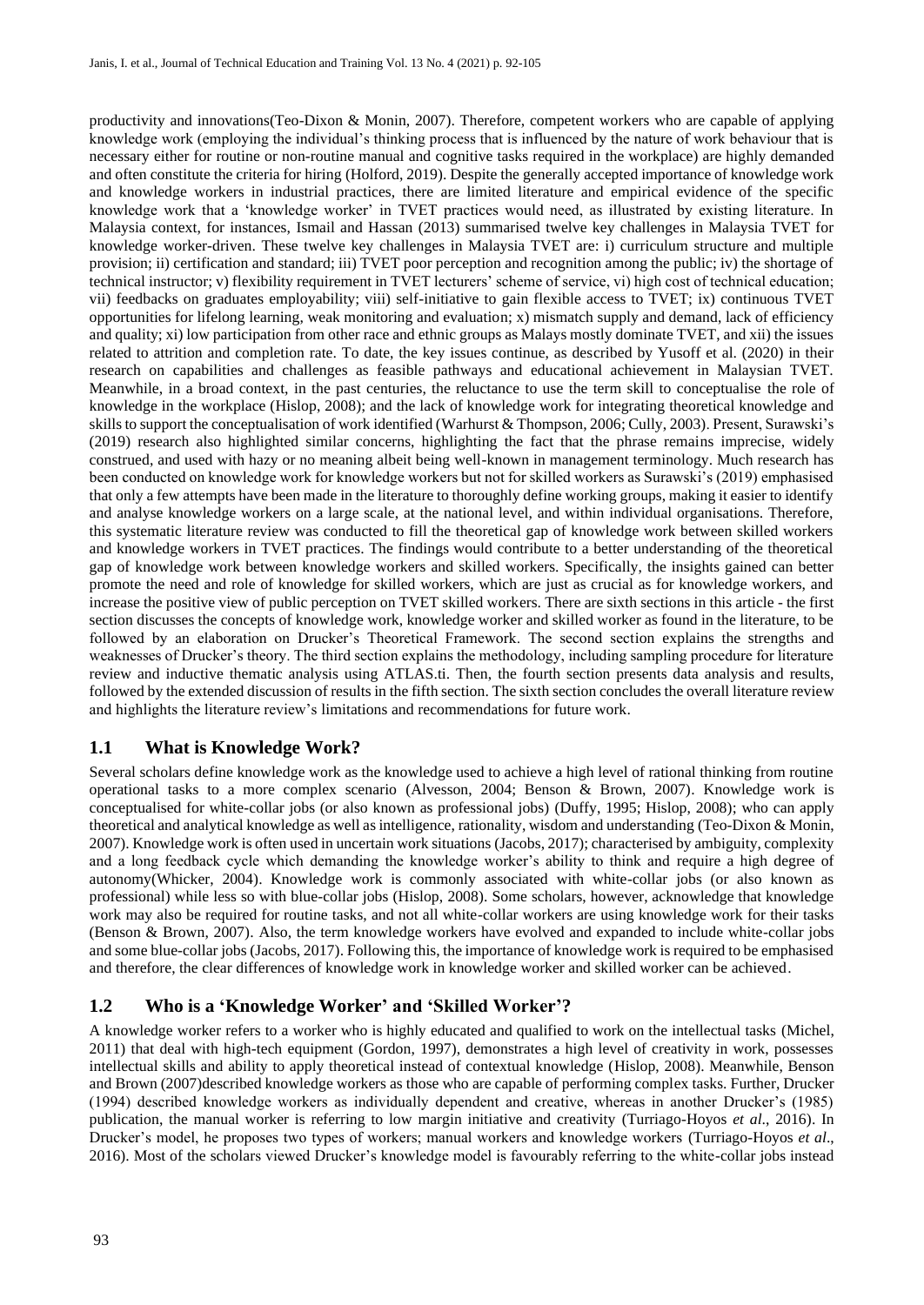of blue-collars as the manual workers' are viewed from the lens of managerial capitalism (Dufty, 1966; Surawski, 2019). In contrast, knowledge workers are viewed from the lens of entrepreneurial capitalism (Turriago-Hoyos *et al*., 2016).

Based on Hislop's 2008 analysis on previous scholars' works; the occupations that are deemed associated with knowledge work are lawyers, consultants, IT and software designers, advertising executives, accountants, scientist and engineers, architects and artists and art directors or producers. Meanwhile, in contrast, "the term 'skilled worker' is applied to workers in occupations requiring a formal apprenticeship" (Dufty, 1966, p.197) which implies greater emphasis on hand-works instead of knowledge work. However, recently skilled workers have been described as part of the human resources that currently hold leadership or management, professional or technician or associate professional positions (Institute of Labour Science and Social Affairs, 2014). Thus, an overlapping or blurring of definitions between skilled workers and knowledge workers is emerging, leading to the need for further clarifications. There is currently limited literature on knowledge work for skilled workers as the skilled worker is distinguished by their skill level which is determined by their academic qualifications. For instance, the term high-skilled refers to a university degree holder (Kunze, 2004 & Bulat 2019). According to Bulat (2019), traditionally, low and highly skilled workers are distinguished primarily by their level of education (academic credentials), salary, and work sector, or a combination of all three. However, Bulat's theory is based on an understanding of low and high skilled workers within the migrant skilled context (Bulat, 2019). Irrespective of the contextual differences, the knowledge work required for manual workers has been identified to be the basis of routines and productivity-based work by skilled workers (Turriago-Hoyos *et al*., 2016). Furthermore, even though manual (skilled) workers only perform routine tasks, Braverman (1974) asserted that knowledge is still essential for the skilled worker as the worker is "the master of a body of traditional knowledge" and own decision-making of the methods and procedures (p.109). Braverman's view is later supported by Hislop's (2008) research on the needs of both concepts of skills and knowledge to conceptualise work.

Nowadays, in the era of the Fourth Industrial Revolution, each individual is viewed as the source of innovation due to knowledge work that they possessed within the context of their work experiences and working context and thus, the knowledge worker and skilled worker are equally important in the Fourth Industrial Revolution. However, the skills and knowledge requirements are frequently mentioned across the literature for knowledge workers (which refers to the high-skilled worker) and there are blurry boundaries in the context of knowledge work for skilled workers. A clear understanding of knowledge work is required as Borrás and Edquist (2015) (as cited in Rapini *et al*., (2017)) emphasised that successful innovation is dependent not only on the mix of a range of competencies that individuals and firms possess (via a collection of knowledge, skills, and expertise), but also on the process by which competencies are formed, maintained, and developed.

The relation between theory and practice presented in the theory of knowledge work is few discussed for the skilled worker. Living in the era of Industry 4.0 where demanding knowledge society, each individual is viewed as the source of knowledge. Drucker firstly identifies the role of the knowledge worker in 1969, where he discovered the uniqueness of knowledge workers and challenges in managing them (Vohra & Mukul, 2009). In Drucker's theoretical framework of the knowledge worker, knowledge is described as an individual asset to the society, whereas innovation plays a prominent role in generating knowledge (Turriago-Hoyos *et al*., 2016). Several strengths of Drucker's theoretical framework of knowledge workers are identified. Firstly, Drucker's concept and analysis are still cogent and highly influential to date (Teo-Dixon & Monin, 2007). For example, to date, the Fourth Industrial Revolution highly requires innovation skills and is a requirement in the technical and management structure (Beier *et al*., 2020). Having high creativity, innovation skill, decision-making skills are the attributes that are frequently mentioned as Industry 4.0 workforce requirements (Kamaruzaman *et al*., 2019). All professional levels are encouraged to play a role in supporting the transformation process towards Industry 4.0. Secondly, the workers have a significant autonomy as they are the source of the knowledge creation process and the asset to the work organization (Benson & Brown, 2007; Turriago-Hoyos *et al*., 2016). Turriago-Hoyos *et al*. (2016) further added that Drucker's theory empowers the worker's role in becoming a knowledge society. Drucker predicts that empowering knowledge workers will improve a country's productivity from 3.5 per cent to 4 per cent annually if knowledge is the primary solution to work-related problems(Jacobs, 2017). For instance, in India, the key contributor to India's economic and industrial development is the knowledge workers in the Information Technology (IT) services industry (Premalatha, 2016). As IT is one of the key drivers of digitalisation in Industry 4.0 (Haseeb *et al*., 2019), having a knowledge worker to perform IT tasks are highly mentioned in the literature.

However, Drucker's theoretical framework of knowledge workers also raised several concerns among scholars. First, the term 'knowledge work' and 'knowledge worker' is highly associated with white-collar jobs (or also known as professional jobs) (Surawski, 2019), which caught the attention among the scholars who conduct studies on knowledge work of the labour workforce (or also known as manual workers or routine workers) (Turriago-Hoyos *et al*., 2016). Several scholars argued that knowledge work could also be found in manual or routine works (El-farr, 2009). Meanwhile, other scholars claimed that the knowledge work in the professional role does not necessarily fall into the category of knowledge work (Caddy, 2007). Secondly, some of Drucker's writings on knowledge work theory and concepts are not clear – where Teo-Dixon and Monin (2007) claimed as "lack the same incisiveness and clarity" (p.15) and the concepts of the knowledge worker, and knowledge work are poorly defined (El-farr, 2009).

Following the strengths and weaknesses of Drucker's theoretical framework on knowledge work, the need to address the theoretical gap on knowledge work is required to understand the theory of knowledge work for the knowledge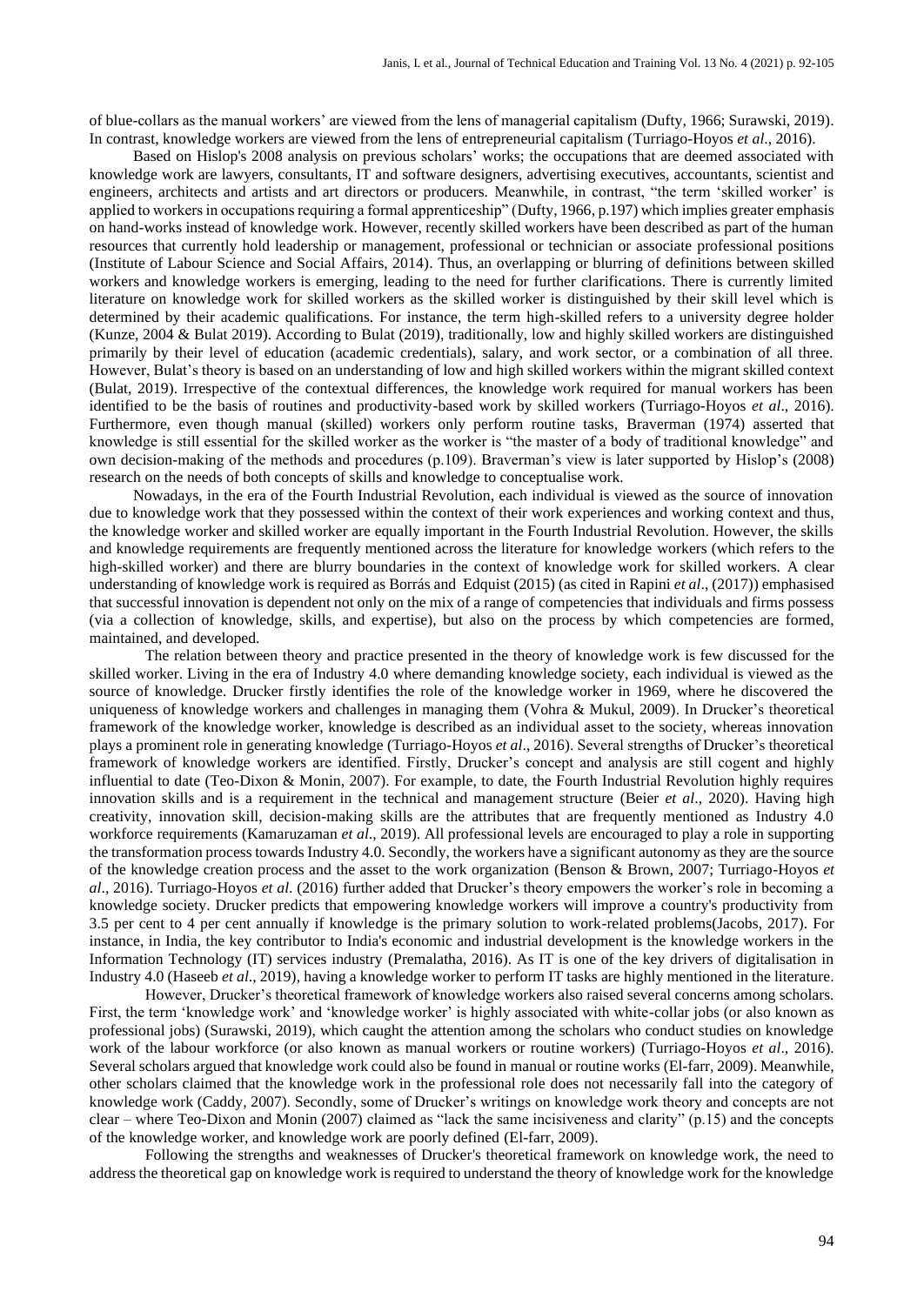worker and skilled worker. Addressing the theoretical gap in knowledge work may enhance our understanding of knowledge work and the vital role of knowledge work for both knowledge and the skilled worker in TVET practices. The need to address the theoretical gap is further ascertained by Carr (1980), who emphasised the importance of finding the gaps between theory and practice so that the issues in reality (which in this study, refer to the context of knowledge work between knowledge workers and skilled worker) can be solved by bridging the theoretical gap between theory and practices. As there is always a gap in the social science between theory and practice (Hofius, 2020), by conducting a literature review, the gap in the theory of knowledge work can be identified to understand the differences of knowledge work theory for the role of the knowledge worker and skilled worker. In this study, a literature review aims to explore the theoretical gap of knowledge work between knowledge worker and skilled worker. The central question is - what is the theoretical gap of knowledge work between knowledge and skilled worker?

### **2. Methodology**

Methodologically, inductive thematic analysis was conducted with ATLAS. ti for this study. Thematic analysis was chosen because it is flexible, does not require comprehensive theoretical and technological knowledge of techniques, and is more accessible (Braun & Clarke, 2006).

### **2.1 Research Design**

The literature review was conducted in exploratory mode, where the search strategy is flexible and contributes to the themes in literature (Synder, 2019). Exploratory design was chosen instead of explanatory because this research seeks for comparison in the similarities and distinctions between knowledge works of knowledge and skilled workers based on the available literature. A literature review is not a qualitative method, but the approach used to analyse and evaluate data in literature review is a qualitative (Synder, 2019).

### **2.2 Sampling and Data Collection**

<span id="page-3-0"></span>At the initial screening, 104 articles were identified, and seventy-seven articles were selected based on several criteria. The selected articles were obtained from the SCOPUS database (such as the SAGE website and Science Direct database). These full articles are open access and purposive sampling was used with the keywords such as 'knowledge work', 'knowledge worker', 'skilled worker' and 'TVET'. Similar to Handa et al.'s (2016) literature search, the searching is made by title, abstract and keyword using the aforementioned keywords, followed by removing articles that are only abstracts and not related to TVET. The year of publications ranges from 1961 till 2020, as shown in [Table 1.](#page-3-0)

| <b>Year of publications</b> | Number of<br>publications |
|-----------------------------|---------------------------|
| 1961                        | 1                         |
| 1983                        | 3                         |
| 1990                        | 1                         |
| 1992                        | 1                         |
| 1995                        | 3                         |
| 1997                        | 1                         |
| 1998                        | 2                         |
| 1999                        | 1                         |
| 2000                        | 4                         |
| 2001                        | 1                         |
| 2003                        | 2                         |
| 2004                        | 4                         |
| 2005                        | 1                         |
| 2006                        | 3                         |
| 2007                        | 4                         |
| 2008                        | $\sqrt{2}$                |
| 2009                        | 3                         |
| 2010                        | $\overline{3}$            |
| 2011                        | 5                         |
| 2012                        | $\overline{c}$            |
| 2013                        | $\overline{3}$            |

**Table 1 - Year of publications**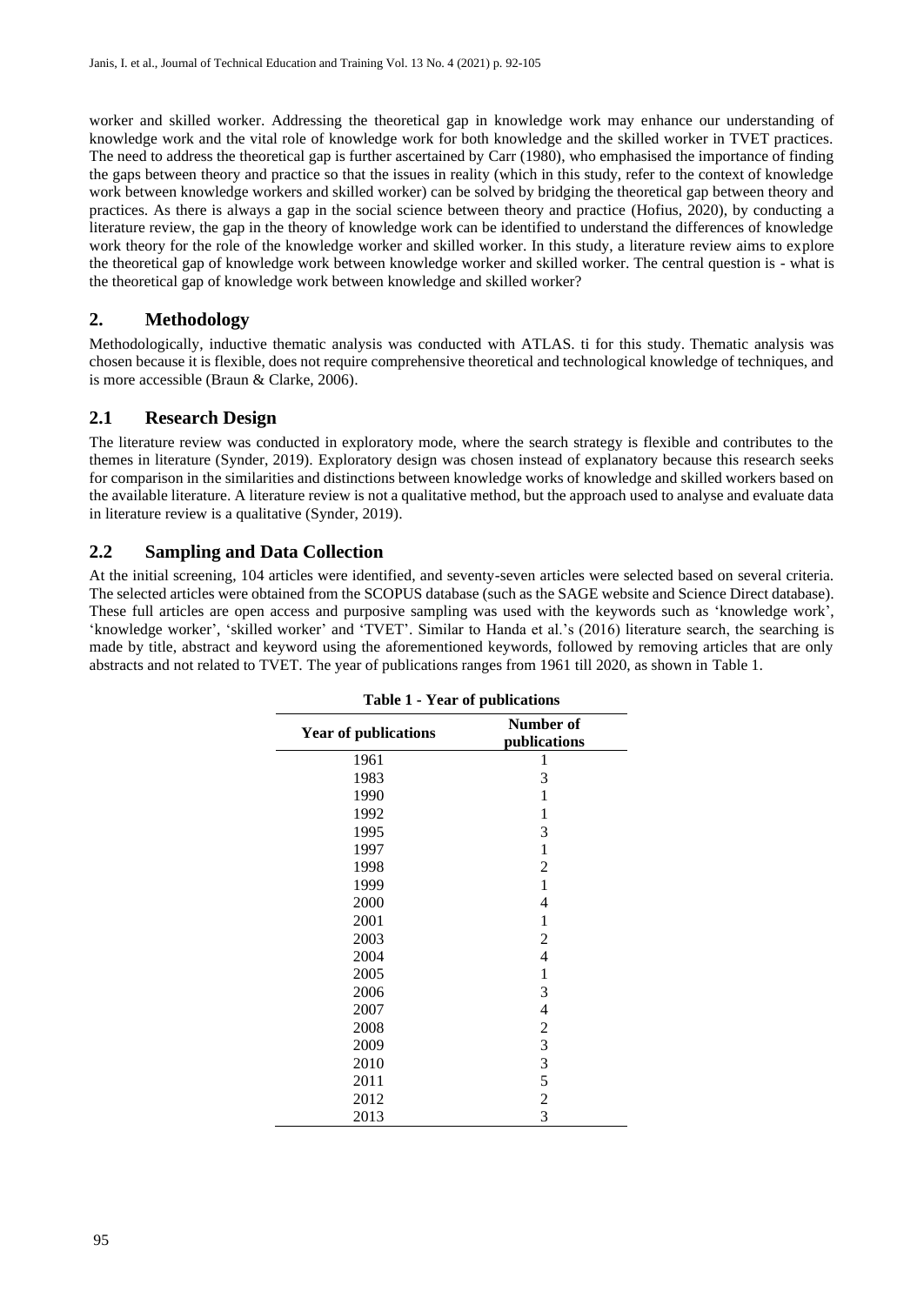| <b>Year of publications</b> | Number of<br>publications |
|-----------------------------|---------------------------|
| 2014                        |                           |
| 2015                        |                           |
| 2016                        | 6                         |
| 2017                        |                           |
| 2018                        |                           |
| 2019                        |                           |
| 2020                        | $\mathfrak{D}$            |
| No date                     | っ                         |

**Table 2 - Continue**

<span id="page-4-0"></span>The number of publications by sector is illustrated in **[Table 3](#page-4-0)**. The highest number of publications refers to no mention sector, as most previous scholars discuss the terms of knowledge work, knowledge worker and the skilled worker in the general context. Therefore, no specific sectors were mentioned (see work Warhurst and Thompson, 2006 and Reinhardt *et al*., 2011). Another identified sector is 'various', which means various sectors – due to some of the literature discussing knowledge workers in various sectors (for example, see work Surawski, 2019). Further, nine main sectors were identified in this literature review: services, manufacturing, IT, human resources and management, healthcare, government, energy, education and banking and finance, while the rest are grouped into discussing either knowledge work, knowledge workers or skilled workers.

| Table 3 - Number of publications by sectors |  |  |  |  |  |  |  |
|---------------------------------------------|--|--|--|--|--|--|--|
|---------------------------------------------|--|--|--|--|--|--|--|

| <b>Sectors</b>                                       | Number of<br>publications |
|------------------------------------------------------|---------------------------|
| Various sectors                                      | h                         |
| <b>Services</b>                                      |                           |
| Manufacturing                                        |                           |
| <b>Information Technology</b>                        |                           |
| Human Resources and Management                       | 9                         |
| Healthcare                                           |                           |
| Government                                           | $\mathfrak{D}$            |
| General (sectors were not mentioned in the articles) | 29                        |
| Energy                                               |                           |
| Education                                            | 8                         |
| <b>Banking and Finance</b>                           |                           |

#### **2.3 Data Analysis**

Similar to Pope's (2016) coding using ATLAS. ti in her literature review, over seventy articles were reviewed for literature review purposes. In this study, Braun and Clarke's thematic analysis was selected as a method for data analysis, in which six phases of the inductive thematic coding process were conducted (Braun & Clarke, 2006). As shown in

**[Fig](#page-5-0)**, in Phase One, the literature review was conducted – repeated reading on textual data and memo was written during the coding process.

In Phase Two, two types of codes were used in the inductive coding process to generate the initial codes. The first type of code is the in-vivo codes for years of publications and type of publication – resulting in a descriptive graph, as previously shown in **Fig. 1.** The second type of code is the open codes that were used for generating the initial codes relating to knowledge work for the knowledge worker and skilled worker. Any quotations that contain keywords of the knowledge worker, skilled worker, knowledge work, history of knowledge work and issues and challenges in both skilled and knowledge workers were searched. At this phase, there are two reasons for the coding process. The first reason is, the coding process was conducted to understand the definition of the knowledge worker, skilled worker, and knowledge work before actual data analysis, which resulted in nine pattern codes defined as a category. Each pattern code shares a similar meaning and, therefore, is defined as a category. Nine categories are 'Who is a knowledge worker?', 'Why knowledge worker' 'Knowledge worker: History', 'Who is a skilled worker?', 'Why skilled worker?', 'Knowledge work definition', 'Why knowledge work?', 'Drucker: Power of knowledge', and 'Knowledge work: Characteristics'. The second reason is, the coding process was conducted for actual data analysis, where aimed to explore the theoretical gaps of knowledge work between both skilled and knowledge workers, which resulting two categories (known as issues and challenges in skilled workers and issues and challenges in knowledge worker) based on the keywords of "issues and challenges" in both skilled and knowledge workers.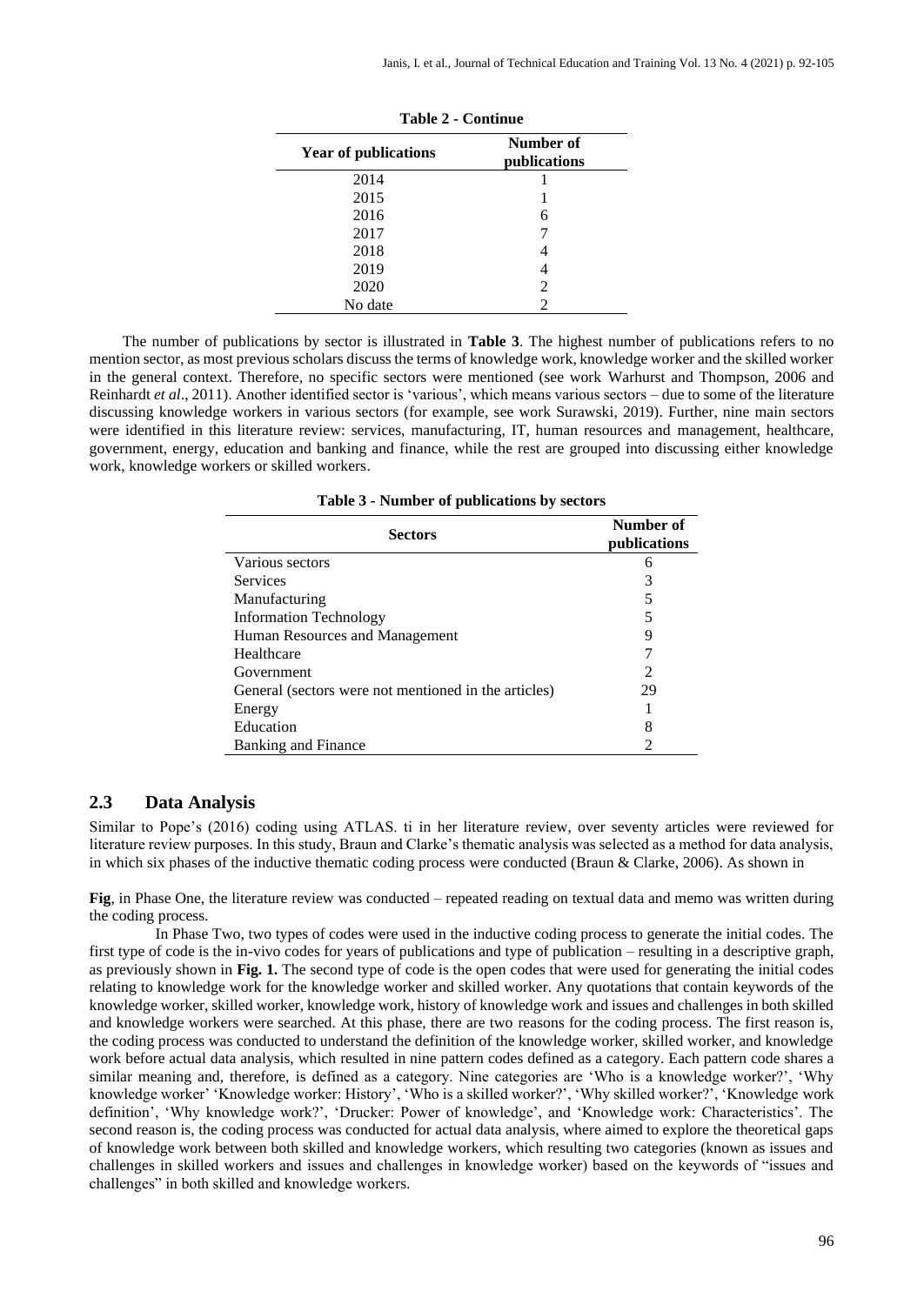Next, in Phase Three, based on the pattern codes (or known as the category), each category was defined to search for potential themes. The category of 'who is a knowledge worker describes a knowledge worker's characteristics and their significant role as a knowledge worker. The category of 'who is a skilled worker describes a skilled worker's characteristics and significant roles as a skilled worker. The category of 'knowledge work: definition' describes the role of knowledge work and its significance to both knowledge worker and skilled worker. Meanwhile, the category for issues and challenges in the skilled worker and knowledge worker describes the issues and challenges that emerge in the research on knowledge work for the skilled workers and the knowledge workers.

<span id="page-5-0"></span>

#### **Fig. 1 - The phases of thematic analysis**

Afterwards, in Phase Four, the potential themes were reviewed. Several pattern codes such as 'Qualification and employment requirement', 'Management control', and 'Theoretical and contextual perspectives' were identified inductively for potential themes, based on the similar pattern identified from the issues and challenges of knowledge work in the skilled workers and the knowledge workers.

Next, these themes are refined and defined at Phase Five. Several themes are classified as sub-themes as the answers are not directly answering the central question. However, the sub-themes are equally crucial to the final theme as it provides supporting literature to produce a thick description (through the answer to the central question). The final themes for the central question are 'Qualification and employment requirement', 'Management control' and 'Theoretical and contextual perspectives. These themes are further elaborated by the sub-themes that consists of the category of 'Knowledge worker: History) that contains details of the previous scholar discussing the role of knowledge work and the category of 'issues and challenges in skilled worker and knowledge worker' which illustrates the social context (or the reality of TVET skilled worker). The other final themes identified are derived from the category of 'who is a knowledge worker, 'who is a skilled worker' and 'knowledge work: definition'. These themes are further elaborated by the subthemes. For instance, for themes of 'Who is a knowledge worker' and 'who is a skilled worker' contains details of why knowledge worker and why skilled worker respectively. Also, more details on knowledge worker's history than the skilled worker when relates to the knowledge work. Finally, the theme of 'knowledge work: definition' contains details derived from each category that was previously identified in Phase One.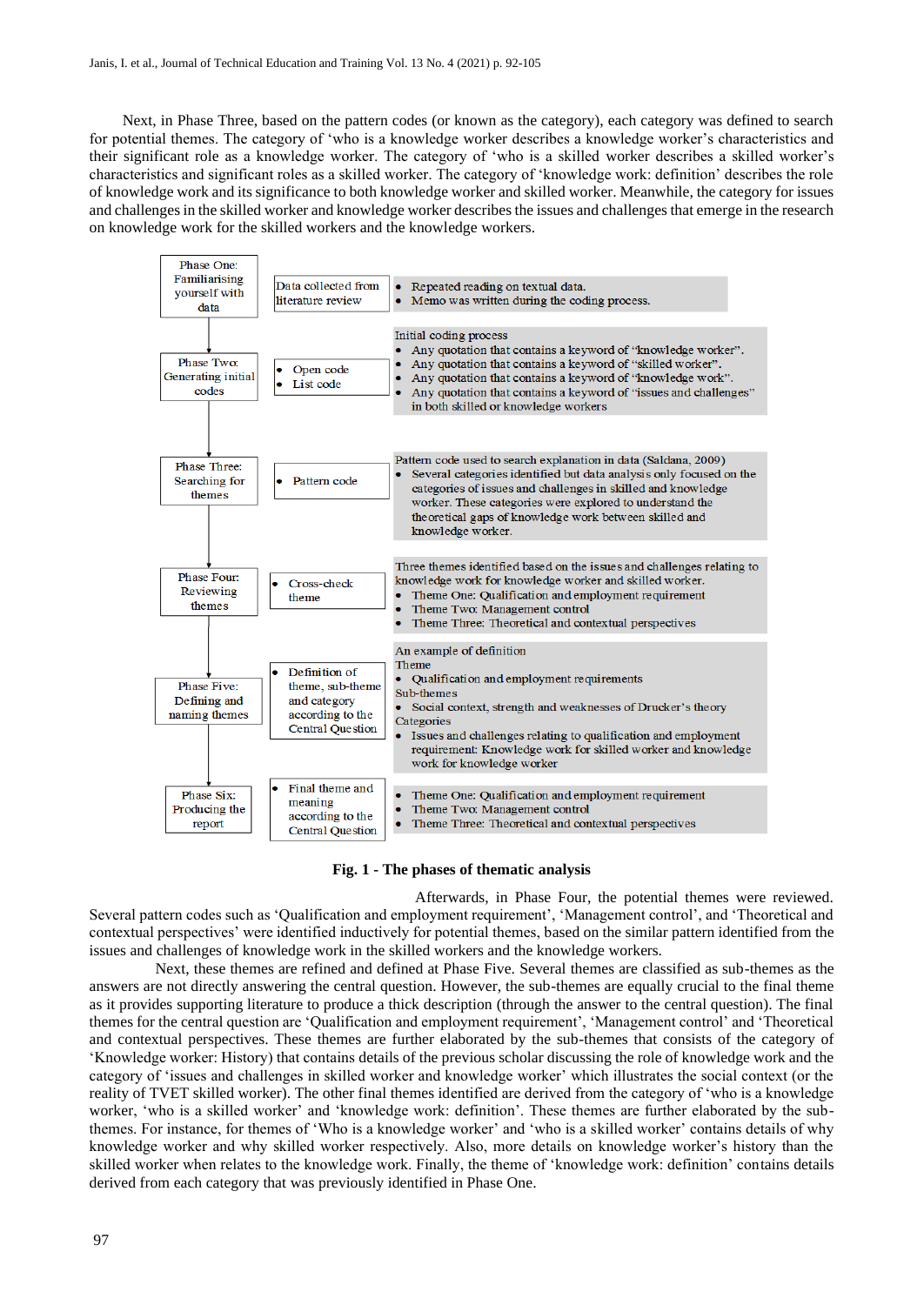The final themes are management control, theoretical and contextual perspectives and qualification and employment requirement. These final themes indicate the theoretical gaps of knowledge work and discovered through the issues ad challenges found in knowledge worker and skilled worker. Braun and Clarke (2006) described the final phase as producing a report, which in this study, the findings are further elaborated in Section 4: Data analysis and results and Section 5: Discussion. Three themes of the theoretical gap: qualification and employment, management control and theoretical and contextual perspectives support the existing issues highlighted by previous scholars on the theory of knowledge work and based on the reality of knowledge worker and the skilled worker in TVET practices. The theme of qualification and employment requirement explains the differences of the knowledge worker and skilled worker that are distinguished by the knowledge profile and skilled profile stated in the existing accreditations, and thus, influences the employment requirement. Then, the theme of management control explains the differences between knowledge worker and skilled workers that are distinguished by the level of autonomy, which is greatly influenced by the management. Finally, the theme of the theoretical and contextual perspectives that describes the differences between knowledge worker and skilled worker are distinguished by the challenges relating to theoretical and contextual perspective. A few examples of verbatim quotations from the literature (known as data) are illustrated in **[Table 4,](#page-6-0)[Table](#page-7-0) 5** and **Table 6 - [Continue](#page-7-1)**

| <b>[Theme 2] Management control:</b> The differences of<br>knowledge work for knowledge worker and skilled worker<br>are distinguished by the level of autonomy and this level<br>of autonomy is greatly influenced by the management. | <b>Examples of Verbatim Quotations from the</b><br>Literature [Data]                                                                                                                                                                                                                                                                                                                                                                                                                                                                                                                                                                                                                                                                                                                                                                                                                                                                                             |
|----------------------------------------------------------------------------------------------------------------------------------------------------------------------------------------------------------------------------------------|------------------------------------------------------------------------------------------------------------------------------------------------------------------------------------------------------------------------------------------------------------------------------------------------------------------------------------------------------------------------------------------------------------------------------------------------------------------------------------------------------------------------------------------------------------------------------------------------------------------------------------------------------------------------------------------------------------------------------------------------------------------------------------------------------------------------------------------------------------------------------------------------------------------------------------------------------------------|
|                                                                                                                                                                                                                                        | managing their engagement and commitment to the<br>work and the organisations remains a challenge"                                                                                                                                                                                                                                                                                                                                                                                                                                                                                                                                                                                                                                                                                                                                                                                                                                                               |
| Pattern 2: Knowledge work for skilled worker: issues and<br>challenges relating to management control                                                                                                                                  | [D43] "Taylor's objection to employee discretion,<br>however, was that he simply did not trust workers to<br>use this know-how for the good of the organisation.<br>Thus, the fear of shirking, free-riding or 'soldiering'<br>won out over the potential productivity benefits of<br>allowing any employee discretion. Thus, it became the<br>manager's 'duty' to first set and then rigorously<br>enforce work rules"<br>[D31] "In this respect, importantly, there is no<br>engagement with past skill development initiatives and<br>no attempt to draw lessons from them. In skill<br>development policy documents, the past appears to be a<br>tabula rasa. There is no awareness of very similar<br>issues and challenges faced by skill policies and<br>industrial training institute (it is) in the past".<br>[D12] "data from the case study suggest specific<br>innovation factors that discourage technicians from<br>adopting the knowledge tools." |

<span id="page-6-0"></span>**[Table](#page-7-1)** *7***.** The pseudonym DX, refer to several works of literature, for instance, D8 is the eighth journal reviewed.

| Table 4 - Data analysis for theme one                                                                                                                                                                                                                                                           |                                                                                                                                                                                                                                                                                                                                                                                                                                                                                      |  |
|-------------------------------------------------------------------------------------------------------------------------------------------------------------------------------------------------------------------------------------------------------------------------------------------------|--------------------------------------------------------------------------------------------------------------------------------------------------------------------------------------------------------------------------------------------------------------------------------------------------------------------------------------------------------------------------------------------------------------------------------------------------------------------------------------|--|
| [Theme 1] Qualification and employment<br>requirement: The differences of knowledge work for<br>knowledge worker and skilled worker are distinguished<br>by the knowledge profile and skill profile stated in the<br>existing accreditations, and thus, influence the<br>employment requirement | <b>Examples of Verbatim Quotations from the</b><br>Literature [Data]                                                                                                                                                                                                                                                                                                                                                                                                                 |  |
| Pattern 1: Knowledge work for knowledge worker: issues<br>and challenges relating to qualification and employment<br>requirement.                                                                                                                                                               | [D8] "the decline of the knowledge worker and full-<br>time permanent jobs particularly in high-tech and<br>knowledge-based manufacturing as a threat to<br>professional work"<br>[D25] "The adoption of this definition means, however,<br>that the little we know about the commitment of<br>knowledge workers may now be inaccurate as research<br>on knowledge workers has focused on employees of<br>'new economy' sectors or occupations such as scientists<br>and IT experts" |  |
| Pattern 2: Knowledge work for skilled worker: issues and<br>challenges relating to qualification and employment<br>requirement.                                                                                                                                                                 | [D31] "Two major concerns have come to haunt the<br>Skill Mission—the inability to train workers according<br>to the expectations of industrial interests and the failure<br>to provide jobs to those who have undergone skill                                                                                                                                                                                                                                                       |  |

**Table 4 - Data analysis for theme one**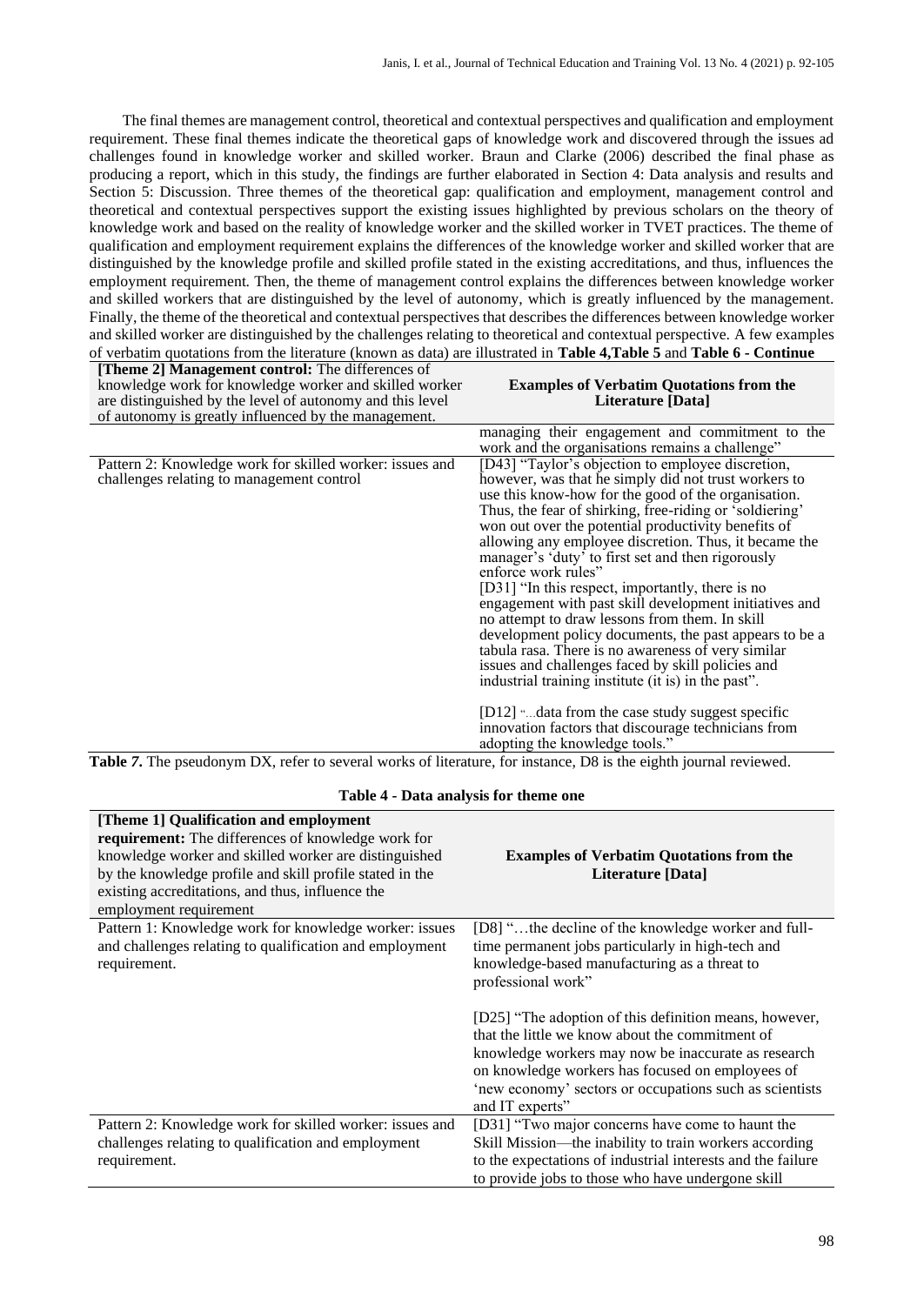training. Only 15 per cent of newly skilled workers are reported to have found jobs between 2015 and 2018".

[D32] "We cite two main reasons that may explain why skilled workers are unable to find decent jobs. First, the low quality of technical education and vocational training produce low-skilled workers, who remain unemployable even after obtaining technical and vocational training".

#### **Table 5 - Data analysis for theme two**

<span id="page-7-0"></span>

| [Theme 2] Management control: The differences of<br>knowledge work for knowledge worker and skilled worker<br>are distinguished by the level of autonomy and this level<br>of autonomy is greatly influenced by the management. | <b>Examples of Verbatim Quotations from the</b><br>Literature [Data]                                                                                                                                               |
|---------------------------------------------------------------------------------------------------------------------------------------------------------------------------------------------------------------------------------|--------------------------------------------------------------------------------------------------------------------------------------------------------------------------------------------------------------------|
| Pattern 1: Knowledge work for knowledge worker: issues<br>and challenges relating to management control                                                                                                                         | [D71] "The findings suggest that the motives for<br>achievement, creativity, and aggression of these<br>knowledge workers are not significantly related to the<br>same kinds of organisational climate dimensions" |
|                                                                                                                                                                                                                                 | [D19] "Given the extent to which Indian educated youth<br>are entering the workplace as knowledge workers,                                                                                                         |

<span id="page-7-1"></span>

| [Theme 2] Management control: The differences of<br>knowledge work for knowledge worker and skilled worker<br>are distinguished by the level of autonomy and this level<br>of autonomy is greatly influenced by the management. | <b>Examples of Verbatim Quotations from the</b><br>Literature [Data]                                                                                                                                                                                                                                                                                                                                                                                                                                                                                                                                                                                                                                                                                                                                                                                                                                                                                                |
|---------------------------------------------------------------------------------------------------------------------------------------------------------------------------------------------------------------------------------|---------------------------------------------------------------------------------------------------------------------------------------------------------------------------------------------------------------------------------------------------------------------------------------------------------------------------------------------------------------------------------------------------------------------------------------------------------------------------------------------------------------------------------------------------------------------------------------------------------------------------------------------------------------------------------------------------------------------------------------------------------------------------------------------------------------------------------------------------------------------------------------------------------------------------------------------------------------------|
|                                                                                                                                                                                                                                 | managing their engagement and commitment to the<br>work and the organisations remains a challenge"                                                                                                                                                                                                                                                                                                                                                                                                                                                                                                                                                                                                                                                                                                                                                                                                                                                                  |
| Pattern 2: Knowledge work for skilled worker: issues and<br>challenges relating to management control                                                                                                                           | [D43] "Taylor's objection to employee discretion,<br>however, was that he simply did not trust workers to<br>use this know-how for the good of the organisation.<br>Thus, the fear of shirking, free-riding or 'soldiering'<br>won out over the potential productivity benefits of<br>allowing any employee discretion. Thus, it became the<br>manager's 'duty' to first set and then rigorously<br>enforce work rules"<br>[D31] "In this respect, importantly, there is no<br>engagement with past skill development initiatives and<br>no attempt to draw lessons from them. In skill<br>development policy documents, the past appears to be a<br>tabula rasa. There is no awareness of very similar<br>issues and challenges faced by skill policies and<br>industrial training institute (it is) in the past".<br>$[D12]$ " data from the case study suggest specific<br>innovation factors that discourage technicians from<br>adopting the knowledge tools." |

### **Table 7 - Data analysis for theme three**

| [Theme 3] Theoretical and contextual perspective: The<br>differences of knowledge work for knowledge worker and<br>skilled worker are distinguished by the challenges relating<br>to theoretical and contextual perspective faced by the<br>knowledge worker and skilled worker. | <b>Examples of Verbatim Quotations from the</b><br>Literature [Data]                                                                                                                                                                                                                        |
|----------------------------------------------------------------------------------------------------------------------------------------------------------------------------------------------------------------------------------------------------------------------------------|---------------------------------------------------------------------------------------------------------------------------------------------------------------------------------------------------------------------------------------------------------------------------------------------|
| Pattern 1: Knowledge work for knowledge worker: issues<br>and challenges relating to theoretical and contextual<br>perspectives                                                                                                                                                  | [D25] " more attention must be focused on<br>understanding the key attributes of knowledge work<br>and how these characteristics are played out in the<br>work setting. This will allow for further refinement of<br>the definition and measure of knowledge work used in<br>this article". |

#### **Table 6 - Continue**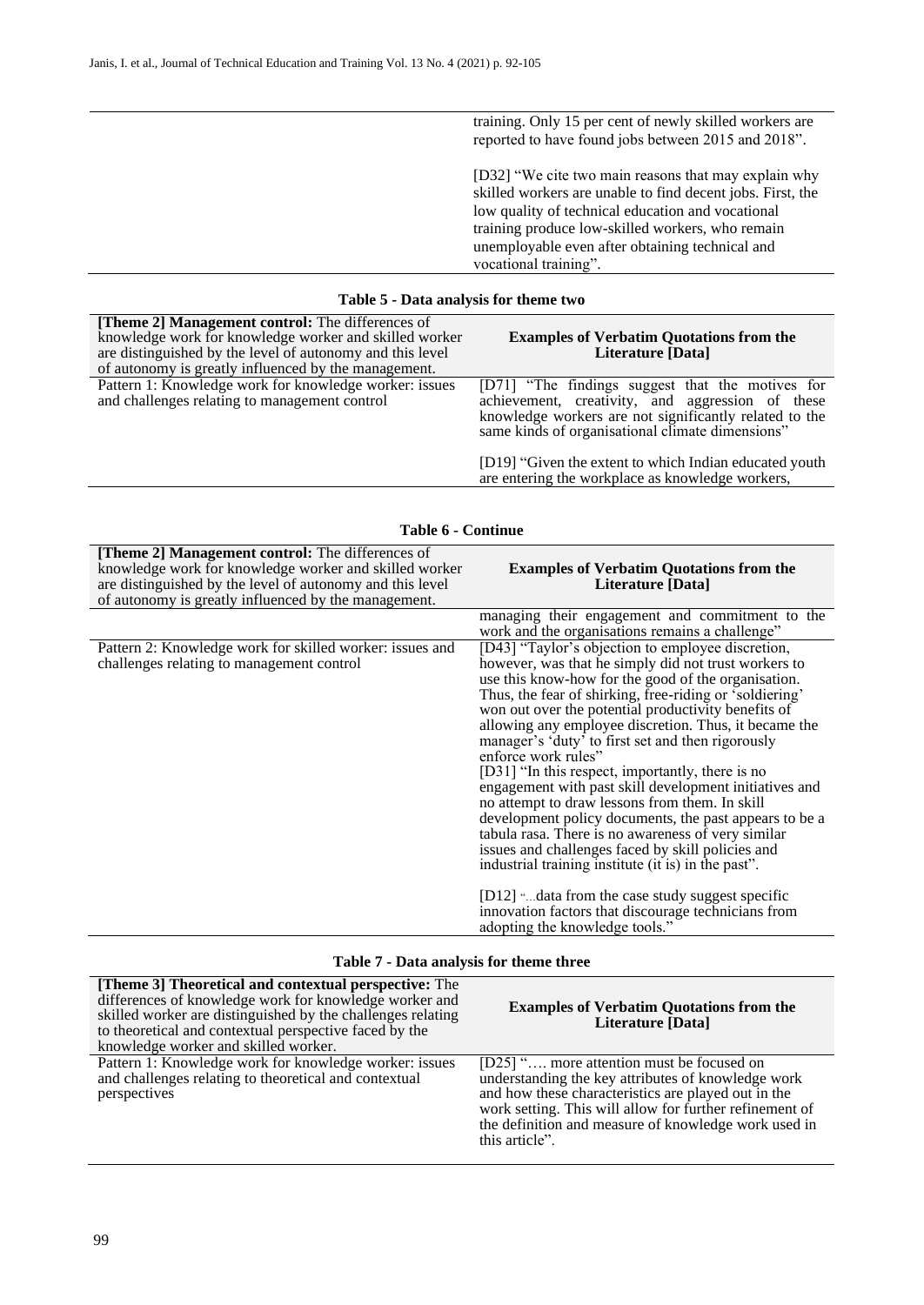|                                                                                                                               | [D24] "the typicality claim about knowledge<br>workers rests on a particular reading of occupational<br>categorization weightings - that is, economic change is<br>assumed from aggregate occupational change. This is a<br>misreading of such changes that has three facets"                                   |
|-------------------------------------------------------------------------------------------------------------------------------|-----------------------------------------------------------------------------------------------------------------------------------------------------------------------------------------------------------------------------------------------------------------------------------------------------------------|
| Pattern 2: Knowledge work for skilled worker: issues and<br>challenges relating to theoretical and contextual<br>perspectives | [D8] "The poor definition of knowledge activities,<br>which are uncritically identified with service activities<br>and creativity of all types, including low-skilled/wage<br>occupations, suggests that the service-dominated<br>economy has significantly challenged the classical<br>concept of professions" |
|                                                                                                                               | [D41] "The lack of use of the term skill to<br>conceptualize work is to some extent symptomatic of<br>the lack of cross-fertilization that has typically<br>occurred between the knowledge and labour process<br>theory literatures"                                                                            |

### **3. Results**

The thematic analysis was conducted in this study, three major themes identified known as 'qualification and employment requirement', 'management control', and 'theoretical and contextual perspectives*.* Based on the literature review, three main themes of theoretical gaps of knowledge work were identified between knowledge workers and skilled workers: qualification and employment, management control and theoretical and contextual perspectives of knowledge work. These three theoretical gaps are highly debated among scholars and thus lead to a different meaning of knowledge work between knowledge worker and skilled worker.

### **3.1 Theme One: Qualification and Employment**

One of the theoretical gaps of knowledge work discovered is qualification and employment. The knowledge work for the knowledge worker and the skilled worker is distinguished by the academic qualification and employment requirement. The characteristics of knowledge work for the knowledge worker is mainly oriented in its knowledge profile and requirements. The findings are further supported by Davenport (2005) and Jacobs (2017) findings on the theoretical and analytical knowledge within the knowledge worker. Meanwhile, the characteristics of knowledge work for the skilled worker are based on skill profile and have been identified as the basis of routines and productivity-based work (Turriago-Hoyos *et al*., 2016).

The existing accreditation for skilled workers or, specifically blue-collar jobs, is mainly oriented to skill profile. On the contrary, the existing accreditation for white-collar jobs is mainly referring to the knowledge profile. For skilled workers, knowledge work required for manual workers has been identified to be the basis of routines and productivitybased work by skilled workers (Turriago-Hoyos *et al*., 2016). To date, the knowledge work for a skilled worker, specifically low-skilled and semi-skilled workers, is an unexplored area and therefore, a need for exploring the knowledge work among those low-skilled and semi-skilled workers is inherent. Acknowledging the crucial role of knowledge work for both types of workers can enhance the public's perception of the important role of knowledge work between knowledge worker and skilled worker. The positive image of low-skilled and semi-skilled workers can be established by acknowledging their ability rather than academic qualification. Further, Marks and Baldry (2009) claimed that knowledge workers are referred to all types of occupation, despite differences in employment and qualifications. Although numerous research emphasises the skilled worker's capability despite qualification (see Marks and Baldry, 2009; Pfeiffer, 2017 research work on low-skilled workers), however, the knowledge work is vital in distinguishing the skill level.

Moreover, current literature showed no detailed research of knowledge work between skilled and knowledge workers as Marks and Baldry's (2009) discovered no concrete definition of knowledge worker due to various roles, occupations and social identities held by white-collar jobs and blue-collar jobs. The complex view can be seen between qualification and skill (Warhurst & Thompson, 2006); as within the context of employment, Benson and Brown (2007) and Blackler (1995) share a similar view that the definition of knowledge worker can be further understood by knowing what they do instead of who they are. Thus, a better understanding of the commitments of both skilled and knowledge workers can be gained. By understanding what the knowledge worker and skilled worker can do, may lead to a better understanding of the commitments possessed by knowledge workers and skilled workers.

#### **3.2 Theme Two: Management Control**

Another difference between knowledge work for the knowledge worker and the skilled worker is the level of autonomy given by the top management in the work organisation, as the high-skilled workers have more autonomy than the lowskilled worker. Management control refers to "the persistence of managerial control" which is usually seen in the work organisation (Sewell, 2005, p.685). Taylor's (1912) first impression was that the employee was qualified to incorporate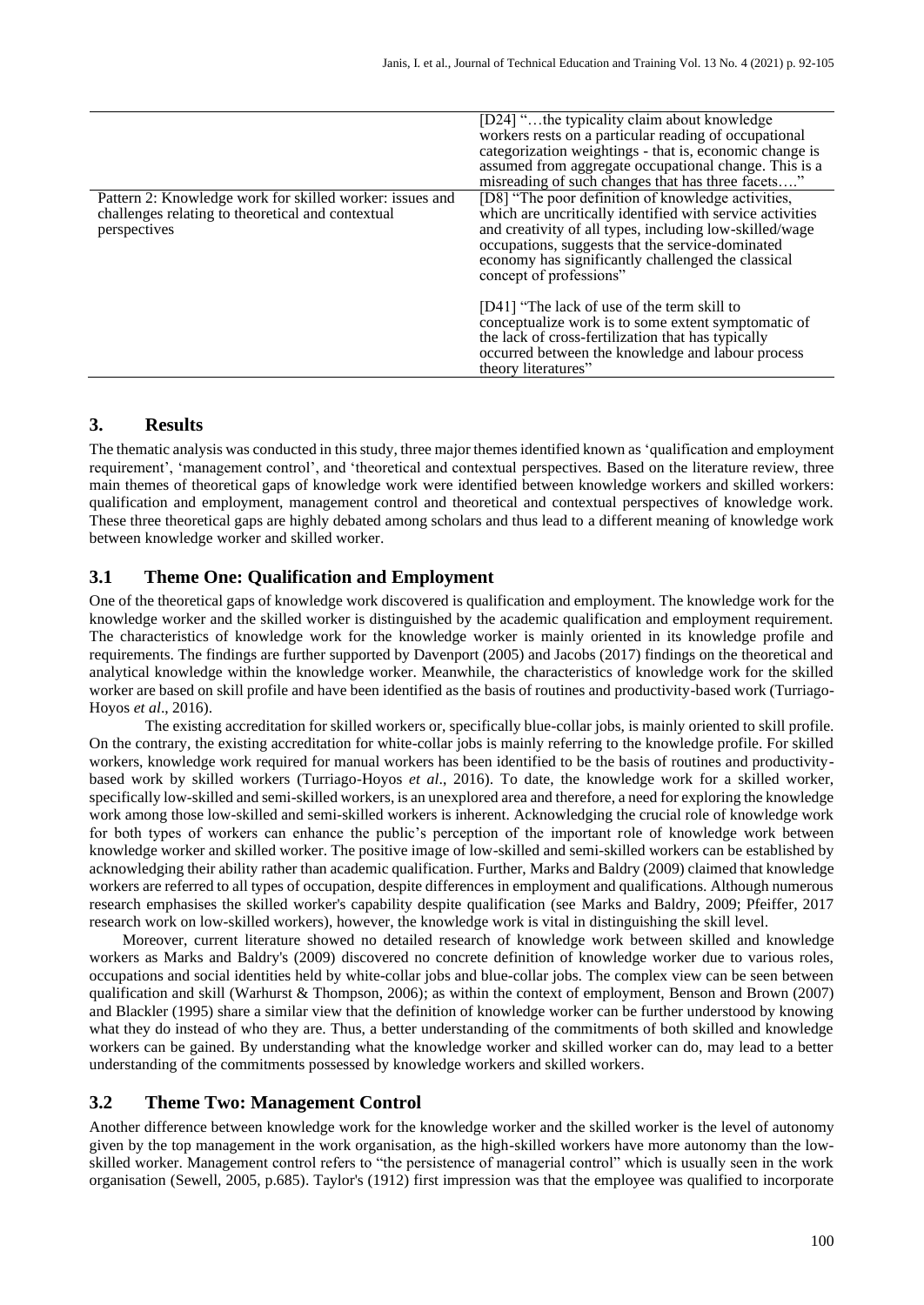'know-how' skills, as he recognised that the workers had 'know-how' skills compared to the managers (Sewell, 2005). The knowledge work within the knowledge worker and skilled worker can be further established if the workers are being trusted to work on their tasks (Sewell, 2005). As knowledge worker has the autonomy to manage themselves (Drucker, 1999), the skilled worker (specifically low-skilled and semi-skilled) is less having the autonomy to manage themselves (Wheatley, 2017). Drucker (1999) further clarified that this scenario (of less having the autonomy) restrict the innovation requirement among the skilled worker specifically for low and semi-skilled because innovation must be part of the work, task and responsibility. Otherwise, the term of knowledge workers and skilled workers will continue to remain two separate terms.

### **3.3 Theme Three: Theoretical and Contextual Perspectives of Knowledge Work**

Finally, the knowledge work for the knowledge worker and the skilled worker is distinguished by different types of challenges that occurred from the theoretical and contextual perspectives of knowledge work faced by the knowledge worker and skilled worker. For a knowledge worker, the challenges occurred in articulating theoretical and contextual knowledge. Meanwhile, for a skilled worker, the challenges occurred on how each individual understood the contextual knowledge, as restricted by limited theoretical knowledge and working experiences. The theoretical and contextual perspectives greatly influence the theoretical gap of knowledge work between a knowledge worker and a skilled worker. The theoretical perspectives are possessed mainly by the white-collar jobs as they can integrate and apply knowledge to solve a problem, where the main challenge is to articulate the theoretical and contextual knowledge. However, for the blue-collar jobs, the contextual perspectives significantly influence the skills acquired to solve the problem, but restricted by each individual on how they understood the contextual knowledge as Gourlay (2001) emphasise "that knowledge can be understood in terms of how individuals acquire, interpret, remember, use and share what they know and can do" (p.181).

Nonetheless, in the general context, the theoretical gap in knowledge work occurred due to several reasons. Firstly, the insufficient detail on the core features of knowledge work (Jacobs, 2017). According to Jacobs (2017), some scholars refer to knowledge work as knowledge-based tasks because they believe that examples of knowledge work should be viewed as discrete units of work behaviour. Meanwhile, Bosch-Sijtsema *et al*. (2011), Mladkova (2012) and even Jacobs (2017) argued, not every scenario is a knowledge-based task as the knowledge work itself could be tangible and intangible, complex, and many different approaches can be applied to reach the output. Nonetheless, the knowledge work demanded is greatly influenced by the context in which knowledge workers carry out their tasks (Bosch-Sijtsema *et al*., 2011).

Secondly, theoretically, the skilled worker also possessed knowledge work as Turriago-Hoyos *et al*. (2016) highlighted that the people who live in the knowledge society – entrepreneurs, managers, executives and workers are all knowledge workers. Acknowledging the role of knowledge work for skilled workers and knowledge workers may enlighten those workers' actual practices, which significantly reduces the boundaries between classes (Darr & Warhurst, 2008).

Thirdly, the lack of definition of knowledge activities – especially service activities and low-skilled/wage occupations (Švarc, 2016). The meaning of knowledge is acquired to understand the role of knowledge work for skilled workers and knowledge workers as the meaning of knowledge needs to be viewed in two perspectives – theoretical and contextual (Jacobs, 2017).

#### **4. Discussion**

The results indicate three themes of the theoretical gap in the theory of knowledge work that explain the differences of knowledge work for the knowledge worker and skilled worker's role. Based on the theoretical gaps identified, the role of theory on knowledge work and the differences of knowledge work between knowledge workers and skilled workers are further elaborated.

The role of knowledge work is highly required in the Fourth Industrial Revolution. Knowledge is central to innovation (Pickett, 1998), which is highly required to transform Industry 4.0 successfully(Laudante, 2017). However, the role of knowledge work is restricted by the level of skill and academic qualification. For instance, the high-skilled worker is commonly associated with a higher education level (Prifti *et al*., 2017), whereas the semi-skilled and lowskilled worker is distinguished by their lower educational background. In TVET, the role of knowledge work is highly important in the semi-skilled and low-skilled workers. The significant role of semi-skilled and low-skilled workers has been emphasised by Hirsh-Kriensen (2016), where the low-skilled workers also contribute to the Fourth Industrial Revolution. However, the need to understand to what extent that knowledge is required and can be utilised is another concern that needs to be considered (Warhurst & Thompson, 2006). Aside from that, the qualification may remain as the indicator of the skill level but may not expose the reality of knowledge work in the workplace. There is a need to bridge the theoretical gaps of knowledge work between the skilled and knowledge workers by identifying and promoting knowledge work in skilled workers. The theoretical gap of knowledge work between knowledge workers and skilled workers can be reduced in two ways. For knowledge workers – more information is required about the occupational, organisational, sectoral, and context of the knowledge worker as the knowledge worker can vary by the situation (Darr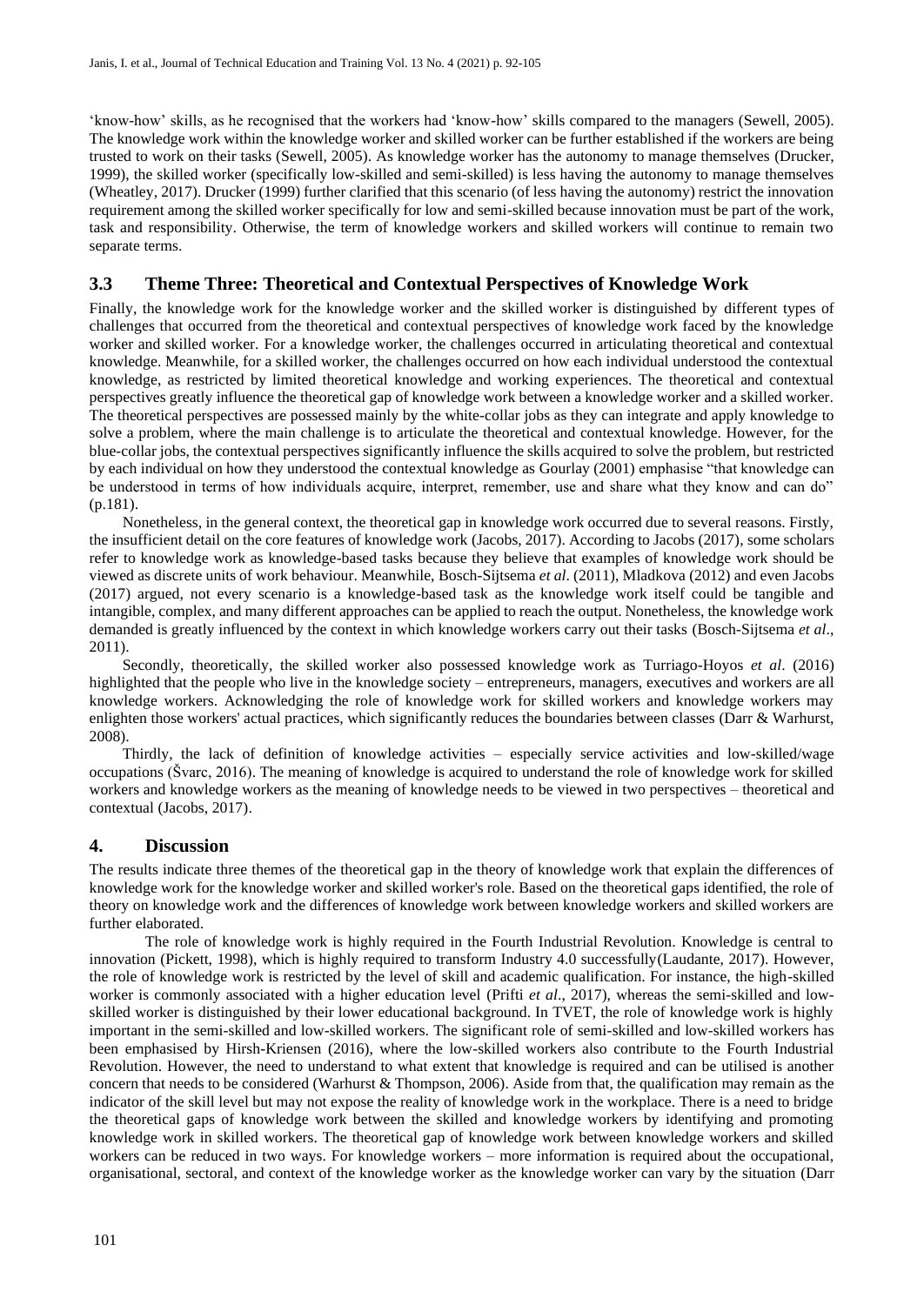& Warhurst, 2008). Further research on the nature of knowledge work is required as knowledge work often occurs in unclear work situations(Jacobs, 2017), rather than research on knowledge worker themselves. Most important to note, knowledge work is equally essential for skilled and knowledge workers as it has a significant influence on future socioeconomic, particularly in the developed nation (Whicker, 2004).

Knowledge worker including the high-skilled worker is highly associated with a high level of autonomy. Higher levels of autonomy and trust are required for specific groups of technical and professional workers (Warhurst & Thompson, 2006), in comparison to the low-skilled and semi-skilled worker that is highly associated with TVET (Spottl & Windelband, 2020)The low-skilled worker and semi-skilled worker rely on the work instruction, thus indicating the low autonomy possessed by these workers. Regarding Drucker's theory of knowledge, each worker is the source of innovation and knowledge and thus contributes to the effective operation in the work organisation. The trust given by the managers for the low-skilled and semi-skilled workers can increase their sense of responsibility level to assist the company, as well as to encourage their creativity in utilising their contextual knowledge obtained from the workplace surroundings. In Benson and Brown's (2007) research, the findings imply that supervision must account for a greater degree of freedom to allow knowledge workers to perform tasks unhindered. Benson and Brown's view is further supported by Ackroyd *et al*. (2005)(as cited in El-farr, 2009), where knowledge workers' influence and self-esteem are not always reliable, because they are continually losing autonomy, being appraised by superiors, and being pushed into a conflict related to knowledge management trends.

The difference of knowledge work for the knowledge worker and the skilled worker is distinguished by different types of challenges from the theoretical and contextual perspectives of knowledge work. The theoretical and contextual perspectives greatly influence the theoretical gap of knowledge work between a knowledge worker and a skilled worker. In TVET practices, the level of skill is referred to years of working experiences (see Ministry of Human Resources Malaysia, 2013), and thus, the skilled worker is viewed as an individual who gains more access to contextual knowledge. On the one hand, the years of working experiences of skilled workers give more benefits to the skilled worker as they are well immersed with the workplace's contextual knowledge and requirement. On the other hand, the challenges occurred on how each individual understood the contextual knowledge. The challenges exist because the decision-making process is limited by the absence of theoretical knowledge and depends on working experiences. As consequence, it leads to a poor perception of skilled workers. A few examples could be seen in nowadays scenarios, such as the technician role is often going unrecognised (Lewis, 2019)and the skilled workers' difficulties in getting decent jobs (see Narayanan and Nandi's 2017 research work). In reality, despite the difference in skill levels and academic qualifications, every individual can manage the knowledge work due to their role as the source of knowledge, even at a minimum amount of knowledge (Collins, 1997; El-farr, 2009). Although most of the knowledge work is referring to the white-collar jobs, Caddy (2007) (as cited in Jacobs, 2017), however, revealed that not all jobs done by the scientists are knowledge work – as some of the routine tasks within knowledge worker occupation may not be reflecting the actual knowledge work. Jacobs (2017)further claimed that not every work scenario entails a knowledge-based task. Thus, the term knowledge worker, mainly referred to as the high-skilled worker, can also be applied to the semi-skilled and low-skilled worker.

#### **5. Conclusion, Limitation and Recommendation**

In a nutshell, the exploratory research via the literature review reveals that the identified theoretical gaps of knowledge work are the qualification and employment requirement, management control and theoretical and contextual perspectives. These theoretical gaps lead to differences in knowledge work between knowledge worker and skilled worker. Despite the differences in knowledge work between knowledge workers and skilled workers, the literature review discovers that knowledge work is equally important for the knowledge workers and skilled workers in TVET practices. This study provides two insights into the theoretical gap of knowledge work between knowledge and skilled workers. Firstly, although most previous research highlights the role of knowledge work for white-collar jobs, knowledge work is equally necessary for blue-collar jobs. Secondly, the skill bias in public perception can be reduced, and thus, within the context of knowledge work, the blue-collar jobs (employing skilled workers) can also be similarly defined as a knowledge worker. This is to note with great emphasis that skilled workers are also capable of contributing towards the innovation required in Industry 4.0 as they are also the source of knowledge creation within the context of their workplace.

It is essential to note here the limitations identified from this literature review. First, there is not much information on the skilled worker's knowledge; for instance, the characteristics of knowledge work for the low-skilled and semiskilled worker—most of the literature only mentions routine tasks and refers to skilled workers as manual or routine workers only. Secondly, there is no empirical evidence of knowledge work characteristics found in any research for the low-skilled and semi-skilled workers. Thirdly, some scholars mentioned a few white-collar occupations that are not classified as knowledge work, but no details are provided of the white-collar jobs. Nonetheless, the literature review's most significant limitation is the lack of information on the extent to which knowledge work is assigned for blue-collar jobs.

Following that, this study recommends further research on knowledge work for skilled workers is required to understand the reason for the differences in knowledge work requirements between skilled workers and the knowledge workers. Thus, the findings can contribute towards a more explicit definition of knowledge work for the knowledge workers, and the skilled workers can be established.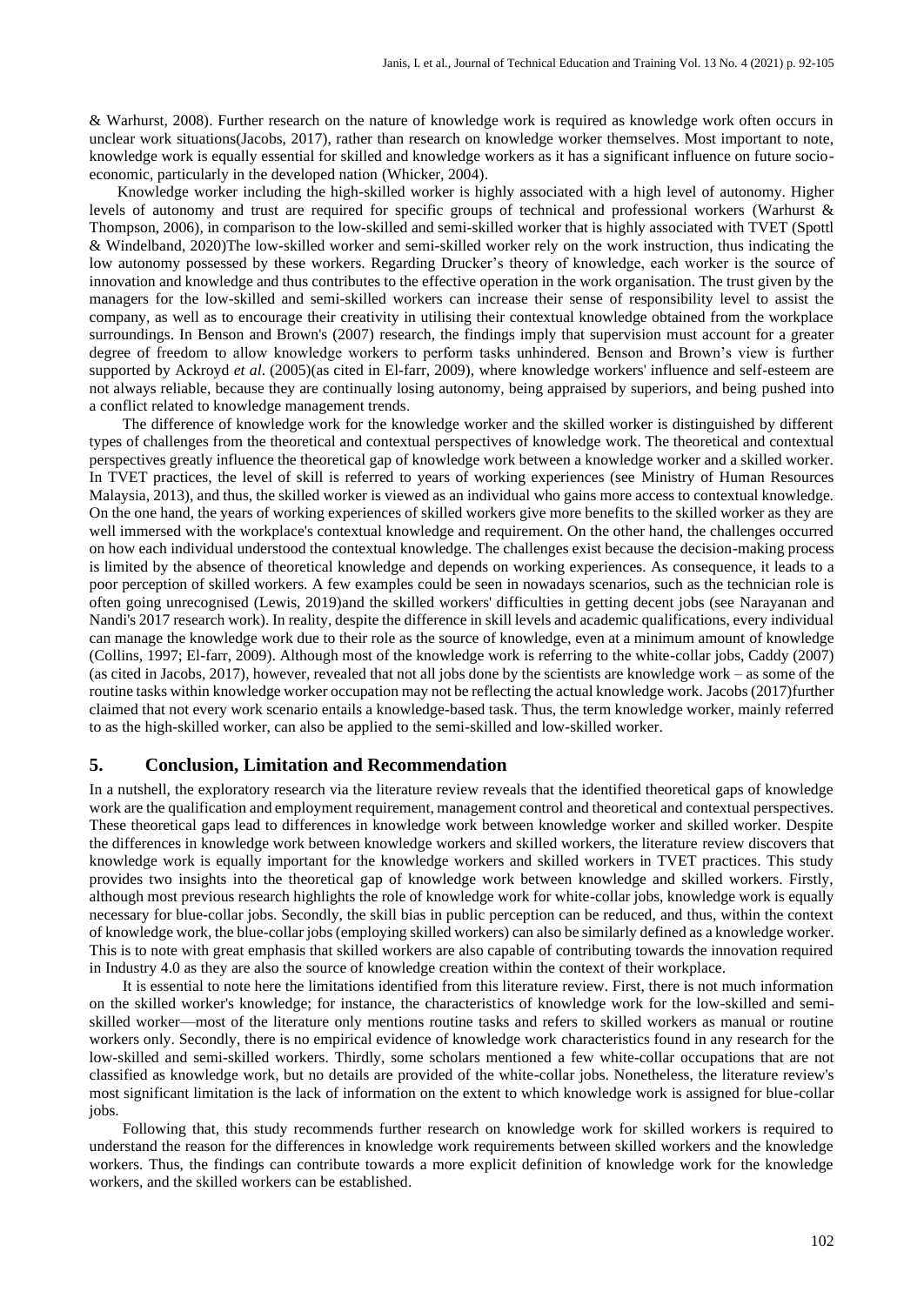#### **Acknowledgement**

The deepest appreciation to Professor Ronald L. Jacobs for his kind advice regarding the content of this manuscript and to Dr Elizabeth Pope, a Certified Professional Trainer, ATLAS. ti Qualitative Analysis Software for her thoughtful advice upon the coding process using ATLAS. ti. Also, the warmest gratitude to Professor Ronald J. Chenail for sharing advice and guidance on how "Reporting Qualitative Data Analysis Results Well" through his peer review support materials.

#### **References**

Alvesson, M. (2004). *Knowledge work and knowledge-intensive firms*. Oxford University Press.

Beier, G., Ullrich, A., Niehoff, S., Reißig, M., & Habich, M. (2020). Industry 4.0: How it is defined from a sociotechnical perspective and how much sustainability it includes - A literature review. *Journal of Cleaner Production*, *259*, 1-13. https://doi.org/10.1016/j.jclepro.2020.120856

Benson, J., & Brown, M. (2007). Knowledge workers: What keeps them committed; what turns them away. *Work, Employment and Society*, *21*(1), 121-141. https://doi.org/10.1177/0950017007073623

Blackler, F. (1995). Knowledge, knowledge work and organizations: An overview and interpretation. *Organization Studies*, *16*(6), 1021-1046.

Borrás, S., & Edquist, C. (2015). Education, training and skills in innovation policy. *Science and Public Policy*, *42*(2), 215-227. https://doi.org/10.1093/scipol/scu043

Bosch-Sijtsema, P. M., Fruchter, R., Vartiainen, M., & Ruohomäki, V. (2011). A framework to analyze knowledge work in distributed teams. *Group and Organization Management*, *36*(3), 275-307. https://doi.org/10.1177/1059601111403625

Braun, V., & Clarke, V. (2006). Using thematic analysis in psychology. *Qualitative Research in Psychology*, *3*(2), 77- 101. https://doi.org/https://doi.org/10.1191/1478088706qp063oa

Braverman, H. (1974). *Labor and monopoly capital: The degradation of work in the twentieth century*. Monthly Review Press.

Bulat, A. (2019). 'High-skilled good, low-skilled bad?' British, polish and romanian attitudes towards low-skilled EU migration. *National Institute Economic Review*, *248*(1), 49-57. https://doi.org/10.1177/002795011924800113

Carr, W. (1980). The gap between theory and practice. *Journal of Further and Higher Education*, *4*(1), 60-69. https://doi.org/10.1080/0309877800040107

Collins, D. (1997). Knowledge work or working knowledge? Ambiguity and confusion in the analysis of the "knowledge age." *Employee Relations*, *19*(1), 38-50.

Cully, M. (2003). *Pathways to Knowledge Work*. Leabrook: NCVER.

Darr, A., & Warhurst, C. (2008). Assumptions, assertions and the need for evidence: Debugging debates about knowledge workers. *Current Sociology*, *56*(1), 25-45. https://doi.org/10.1177/0011392107084377

Davenport, T. (2005). *Thinking for living*. HVB School Publishing.

Drucker, P. F. (1999). Knowledge-worker productivity: The biggest challenge. *California Management Review*, *41*(2), 79-94.

Duffy, F. M. (1995). Supervising knowledge work: A different kind of supervision. *NASSP Bulletin*, *79*(573), 56-66. https://doi.org/10.1177/019263659507957310

Dufty, N. F. (1966). The unskilled worker. *Journal of Industrial Relations*, *8*(2), 197-199. https://doi.org/10.1177/002218566800800207

El-farr, H. K. (2009). Knowledge work and workers : A critical literature review. In *Leeds University Business School, Working Paper Series* (No. 1; ISSN Nr. 1743-6796, Vol. 1, Issue 1). https://doi.org/1743-6796

Gordon, E. E. (1997). The new knowledge worker. *Adult Learning*, *8*(4), 14-17.

Handa, R., Rao, U. R., Lewis, J. F., Rambhad, G., Shiff, S., & Ghia, C. J. (2016). Literature review of rheumatoid arthritis in India. International journal of rheumatic diseases, 19(5), 440-451. https://doi.org/10.1111/1756-185X.12621

Haseeb, M., Hussain, H. I., Ślusarczyk, B., & Jermsittiparsert, K. (2019). Industry 4.0: A solution towards technology challenges of sustainable business performance. *Social Sciences*, *8*(5), 1-24. https://doi.org/10.3390/socsci8050154

Hirsch-Kreinsen, H. (2016). Digitalisation and low-skilled work. https://www.feslondon.org/fileadmin/user\_upload/publications/files/12864.pdf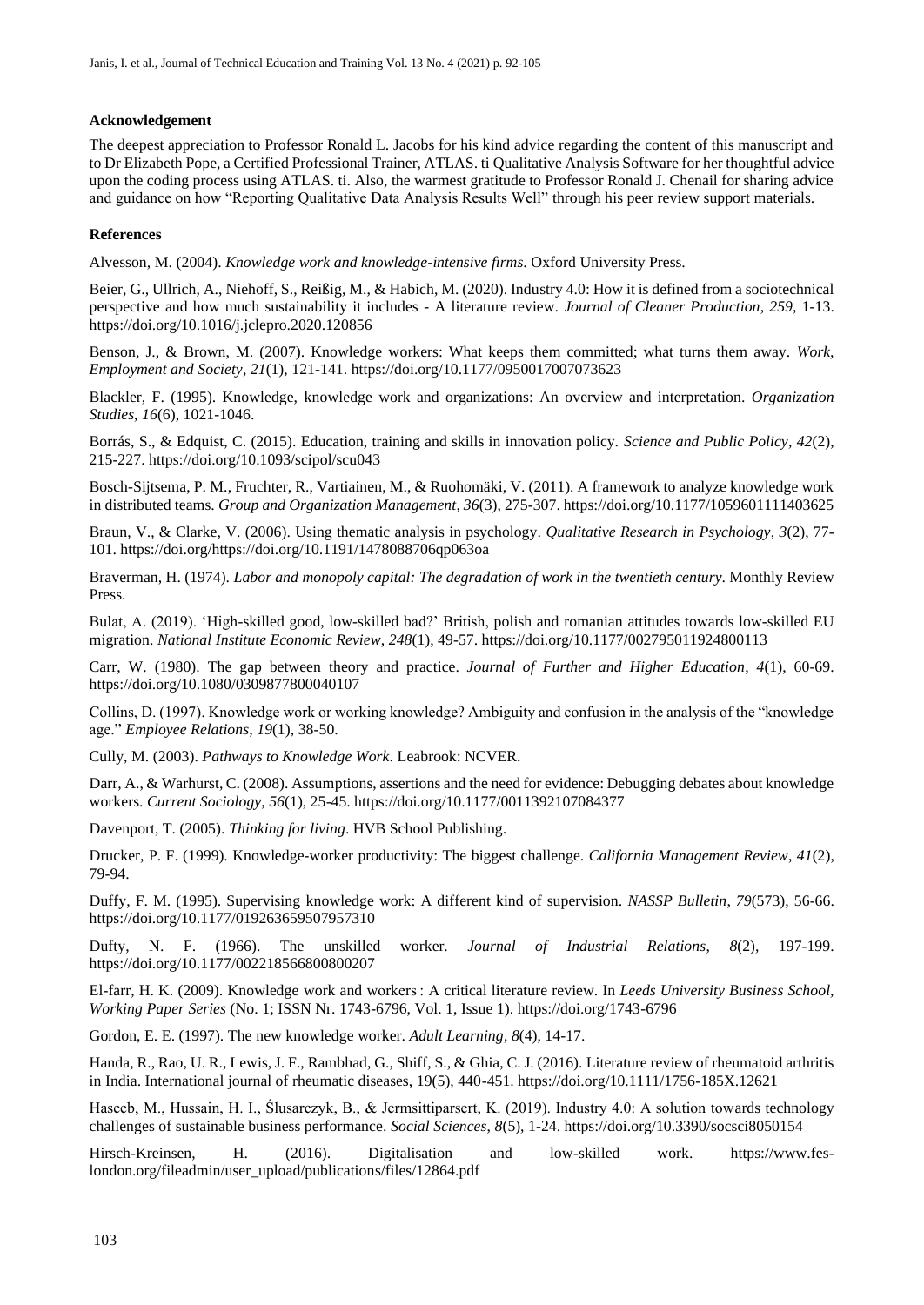Hislop, D. (2008). Conceptualizing knowledge work utilizing skill and knowledge-based concepts: The case of some consultants and service engineers. *Management Learning*, *39*(5), 579-596. https://doi.org/10.1177/1350507608098116

Hofius, M. (2020). Towards a "theory of the gap": Addressing the relationship between practice and theory. *Global Constitutionalism*, *9*(1), 169-182. https://doi.org/10.1017/S2045381719000431

Holford, W. D. (2019). The future of human creative knowledge work within the digital economy. *Futures*, *105*(October 2018), 143-154. https://doi.org/10.1016/j.futures.2018.10.002

Institute of Labour Science and Social Affairs. (2014). *SKILLED LABOUR: A determining factor for sustainable growth of the nation* (Policy Brief, Vol. 1).

Jacobs, R. L. (2017). Knowledge Work and Human Resource Development. *Human Resource Development Review*, *16*(2), 176-202. https://doi.org/10.1177/1534484317704293

Kunze, A. (2004). *The Demand for High-Skilled Workers and Immigration Policy IZA DP No . 999 The Demand for High-Skilled Workers and Immigration Policy Thomas K . Bauer Institute for the Study of Labor* (No. 999; Discussion Ppaer Series).

Laudante, E. (2017). Industry 4.0, innovation and design: A new approach for ergonomic analysis in manufacturing system. *The Design Journal*, *20*(sup1), S2724-S2734. https://doi.org/https://doi.org/10.1080/14606925.2017.1352784

Lewis, P. (2019). *Technicians and innovation : A literature review*. https://doi.org/http://dx.doi.org/10.2139/ssrn.3405406

Marks, A., & Baldry, C. (2009). Stuck in the middle with who? the class identity of knowledge workers. *Work, Employment and Society*, *23*(1), 49-65. https://doi.org/10.1177/0950017008099777

Michel, A. (2011). Transcending Socialization: A Nine-Year Ethnography of the Body's Role in Organizational Control and Knowledge Workers' Transformation. *Administrative Science Quarterly*, *56*(3), 325-368. https://doi.org/10.1177/0001839212437519

Ministry of Human Resources Malaysia. (2013). Malaysia Standard Classification of Occupations. In *Malaysia Standard Classification of Occupations* (Issue 1). http://static.jobsmalaysia.gov.my/html/jobsm/masco/ms/Prinsip-pengelasanpekerjaan.pdf

Mládková, L. (2012). Leadership in management of knowledge workers. *Procedia - Social and Behavioral Sciences*, *41*, 243-250. https://doi.org/10.1016/j.sbspro.2012.04.028

Mohd Kamaruzaman, F., Hamid, R., Mutalib, A. A., & Rasul, M. S. (2019). Comparison of engineering skills with IR 4.0 skills. *International Journal of Online and Biomedical Engineering*, *15*(10), 15-28. https://doi.org/10.3991/ijoe.v15i10.10879

Narayanan, A., & Nandi, E. (2017). Do Skilled Workers Have Decent Jobs? *Indian Journal of Human Development*, *11*(1), 124-132. https://doi.org/10.1177/0973703017715920

Pickett, L. (1998). Competencies and Managerial Effectiveness: Putting Competencies to Work. *Public Personnel Management*, *27*(1), 103-115. https://doi.org/10.1177/009102609802700110

Pope, E. (2016). On Conducting a Literature Review with ATLAS ti. Retrieved from: https://atlasti.com/2016/09/01/litreview/

Premalatha, P. (2016). Return on Retention (RoR): A Grounded Theory Study of Knowledge Workers in Indian IT Services Industry. *Management and Labour Studies*, *41*(4), 267-293. https://doi.org/10.1177/0258042x16676687

Prifti, L., Knigge, M., Kienegger, H., & Kremar, H. (2017). A Competency Model for "Industrie 4.0" Employees. *13th International Conference on Wirtschaftsinformatik*, 46-60.

Rapini, M. S., Chiarini, T., & Bittencourt, P. F. (2017). Obstacles to innovation in Brazil: The lack of qualified individuals to implement innovation and establish university-firm interactions. *Industry and Higher Education*, *31*(3), 168-183. https://doi.org/10.1177/0950422217698524

Reinhardt, W., Schmidt, B., Sloep, P., & Drachsler, H. (2011). Knowledge Worker Roles and Actions- Results of Two Empirical Studies. *Knowledge and Process Management*, *18*(3), 150-174.

Sewell, G. (2005). Nice work? Rethinking managerial control in an era of knowledge work. *Organization*, *12*(5), 685- 704. https://doi.org/10.1177/1350508405055943

Spöttl, G., & Windelband, L. (2020). The 4th industrial revolution-its impact on vocational skills. Journal of Education and Work, 34(1), 29-52. https://doi.org/10.1080/13639080.2020.1858230